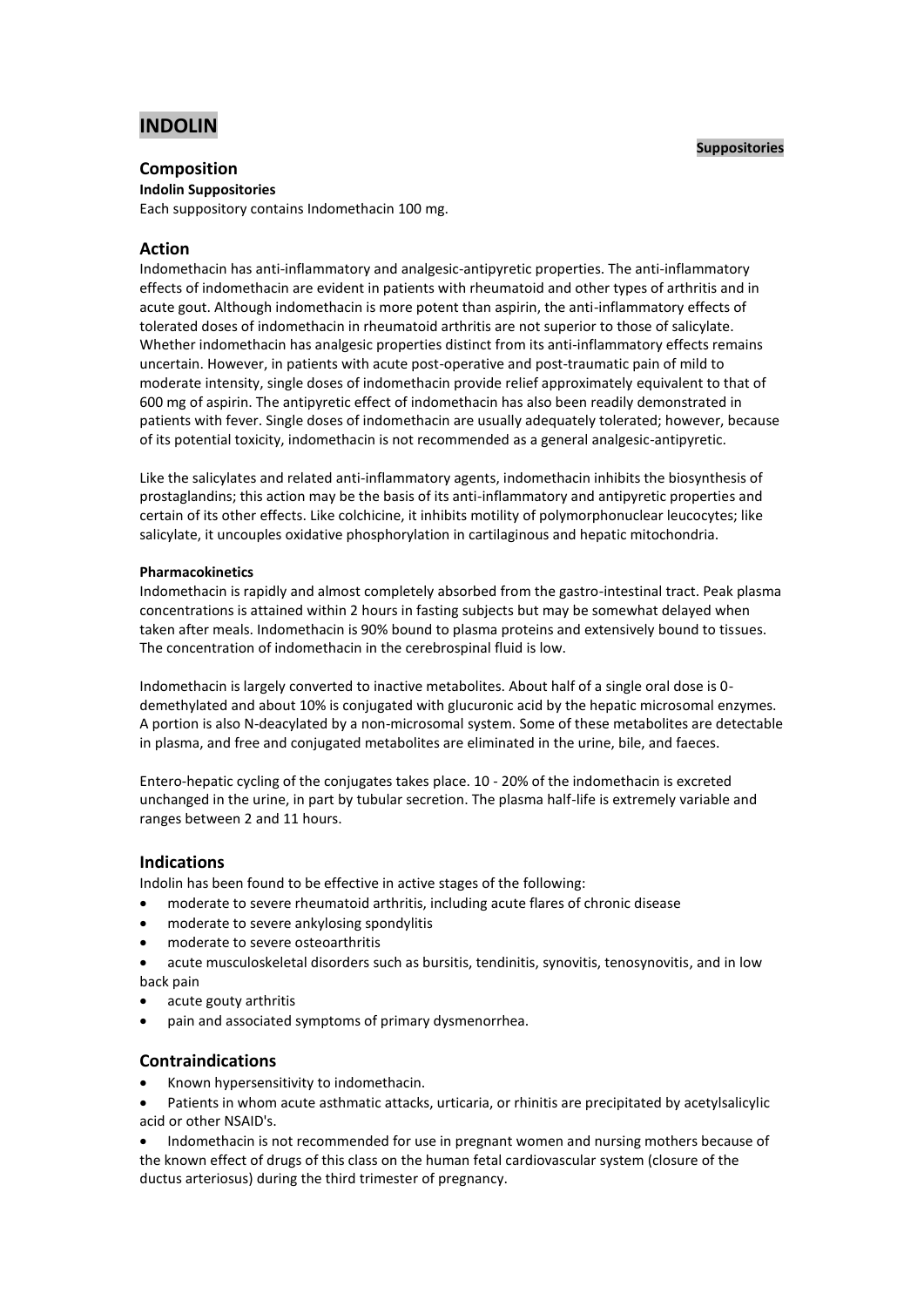Indomethacin should not be administered to patients with active gastrointestinal lesions, or with a history of recurrent gastrointestinal lesions. Indomethacin suppositories are contraindicated in patients with a history of proctitis or recent rectal bleeding**.**

### **Warnings**

Because of the variability of the potential of Indomethacin to cause adverse reactions in the individual patient, the lowest possible effective dosage should be prescribed. Increased dosage tends to increase adverse effects, particularly in doses over 150-200 mg/day, without corresponding improved clinical benefits.

Proper instruction and observation of, the individual patient are essential in the prevention of serious adverse reactions.

As advancing years appear to increase the possibility of adverse reactions, Indolin should be used with particular caution in elderly patients.

#### **Gastrointestinal**

Serious gastrointestinal toxicity such as bleeding, ulceration and perforation can occur at any time, with or without warning symptoms, in patients treated chronically with NSAID's. Although minor upper gastrointestinal problems, such as dyspepsia, are common and usually develop early in therapy, physicians should remain alert for ulceration and bleeding in patients treated chronically with NSAID's, even in the absence of previous gastrointestinal tract symptoms.

Single or multiple ulcerations, including perforation and hemorrhage of the esophagus, stomach, duodenum or small and large intestine, have been reported to occur with indomethacin. Fatalities have been reported in some instances. Rarely, intestinal ulceration has been associated with stenosis and obstruction.

Gastrointestinal bleeding without obvious ulcer formation and perforation of pre-existing sigmoid lesions (e.g. diverticulum, carcinoma) has occurred. Increased abdominal pain in ulcerative colitis patients, or the development of ulcerative colitis and regional ileitis, has been reported to occur rarely.

Because of the occurrence, and at times severity, of gastrointestinal reactions to indomethacin, the prescribing physician must be continuously alert for any sign or symptom signalling a possible gastrointestinal reaction. The risks of continuing therapy with indomethacin in the face of such symptoms must be weighed against the possible benefits to the individual patient.

Studies to date have not identified any subset of patients not at risk of developing peptic ulceration and bleeding. With the exception of a prior history of serious gastrointestinal events and other risk factors known to be associated with peptic ulcer disease, such as alcoholism and smoking, no risk factors (e.g. age, sex) have been associated with increased risk. Elderly or debilitated patients seem to tolerate ulceration or bleeding less well than other individuals do, and most spontaneous reports of fatal gastrointestinal events are in this population.

#### **Renal**

As with other NSAID's, long-term administration of indomethacin to animals has resulted in renal papillary necrosis and other abnormal renal pathology. In humans, there have been reports of acute interstitial nephritis with hematuria, proteinuria, and occasionally nephrotic syndrome.

A second form of renal toxicity has been seen in patients with prerenal and renal conditions leading to a reduction in renal blood flow or blood volume, where the renal prostaglandins have a supportive role in the maintenance of renal perfusion. In these patients, administration of an NSAID may cause a dose-dependent reduction in prostaglandin formation, and may precipitate overt renal decompensation.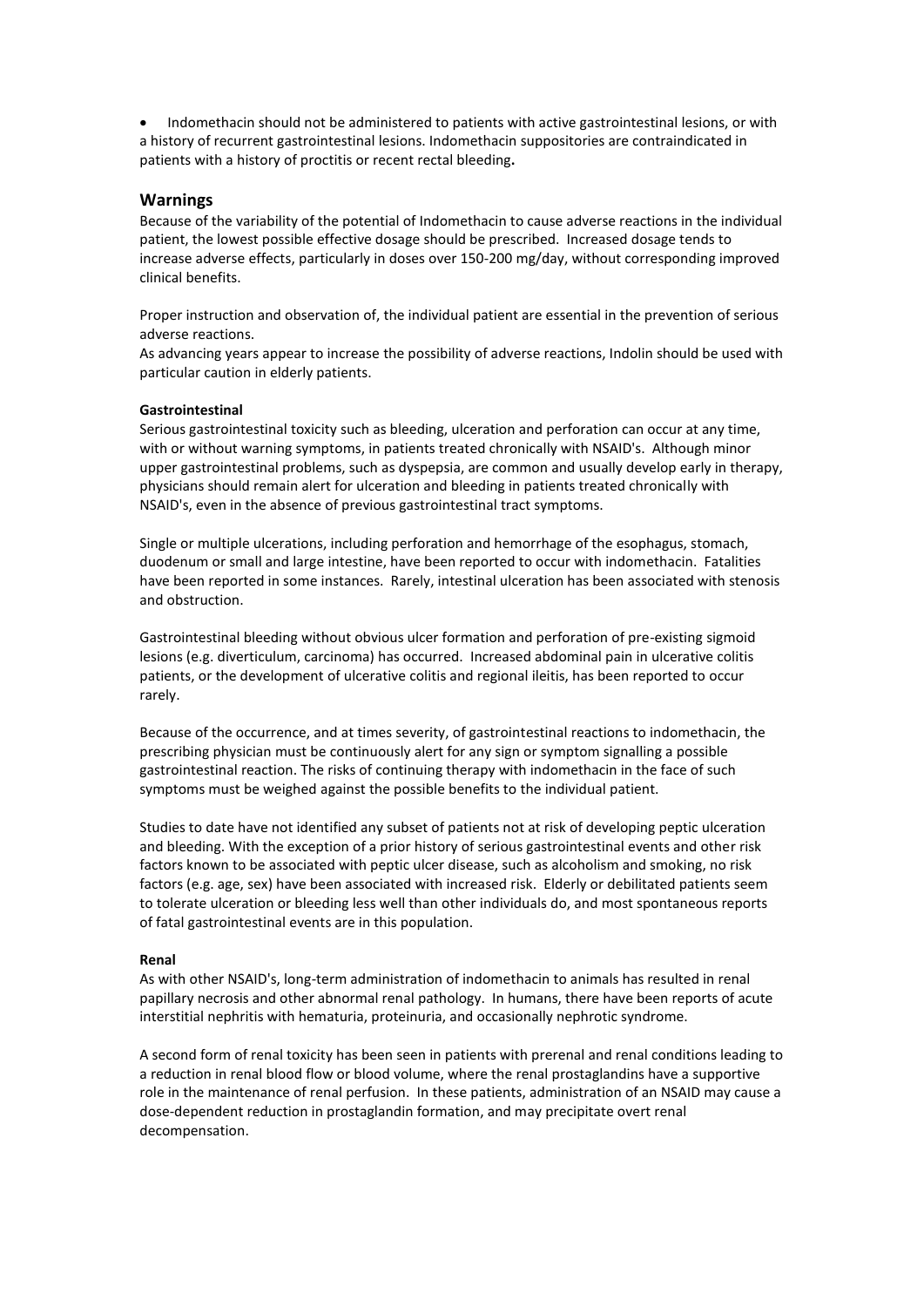Patients at greatest risk of this reaction are those with conditions such as renal or hepatic dysfunction, diabetes mellitus, and advanced age, extracellular volume depletion from any cause, congestive heart failure, septicaemia, pyelonephritis, or concomitant use of any nephrotoxic drug. Discontinuation of NSAID therapy is typically followed by recovery to the pre-treatment state.

Increases in serum potassium concentration including hyperkalemia, have been reported, even in some patients without renal impairment. In patients with normal renal function, these effects have been attributed to a hyporeninemic-hypoaldosteronism state.

Since primarily the kidneys, patients with, eliminate indomethacin significantly, impaired renal function should be closely monitored, and a lower daily dosage should be anticipated to avoid excessive drug accumulation.

#### **Hepatic**

As with other NSAID's, borderline elevations of one or more liver tests may occur in up to 15% of patients. These abnormalities may progress, remain essentially unchanged, or be transient with continued therapy. The serum glutamic pyruvic transaminase (SGPT) test is probably the most sensitive indicator of liver dysfunction. Meaningful (3 times the upper limit of normal) elevations of SGPT or (serum glutamic oxaloacetic transaminase) (SGOT) occurred in controlled clinical trials in less than 1% of patients.

Patients with symptoms and/or signs suggesting liver dysfunction, or in whom an abnormal liver test has been reported, should be evaluated for evidence of the development of more severe hepatic reactions while on therapy with Indomethacin. Severe hepatic reactions, including jaundice and cases of fatal hepatitis have been reported with indomethacin, as with other NSAID's. Although such reactions are rare, if abnormal liver tests persist or worsen, or clinical signs and symptoms consistent with liver disease develop, or systemic manifestations occur (e.g. eosinophilia, rash, etc.), Indomethacin should be discontinued.

#### **Ocular**

Corneal deposits and retinal disturbances, including those of the macula, have been observed in some patients who received prolonged therapy with indomethacin. The prescribing physician should be alert to the possible association between the changes noted and indomethacin. It is advisable to discontinue therapy if such changes are observed. Blurred vision may be a significant symptom and warrants a thorough ophthalmological examination. Since these changes may be asymptomatic, ophthalmological examination at periodic intervals is desirable in patients where therapy is prolonged.

#### **Central Nervous System**

Indomethacin may aggravate depression or other psychiatric disturbances, epilepsy, and Parkinsonism, and should be used with considerable caution in patients with these conditions. If severe CNS adverse reactions develop, Indomethacin should be discontinued.

Indomethacin may cause drowsiness. Patients should be warned that their ability to perform potentially hazardous tasks requiring mental alertness or physical coordination, such as driving a vehicle or operating machinery, might be impaired. Indomethacin may also cause headache. Headache that persists despite dosage reduction requires the cessation of Indomethacin therapy.

#### **Pregnancy and Breastfeeding**

See Contraindications.

#### **Paediatric Use**

Safe conditions for use in children have not been established. Therefore, Indomethacin should not be prescribed for children 14 years of age and under, except in circumstances where lack of efficacy or toxicity associated with other drugs warrant the risk. Such patients should be monitored closely.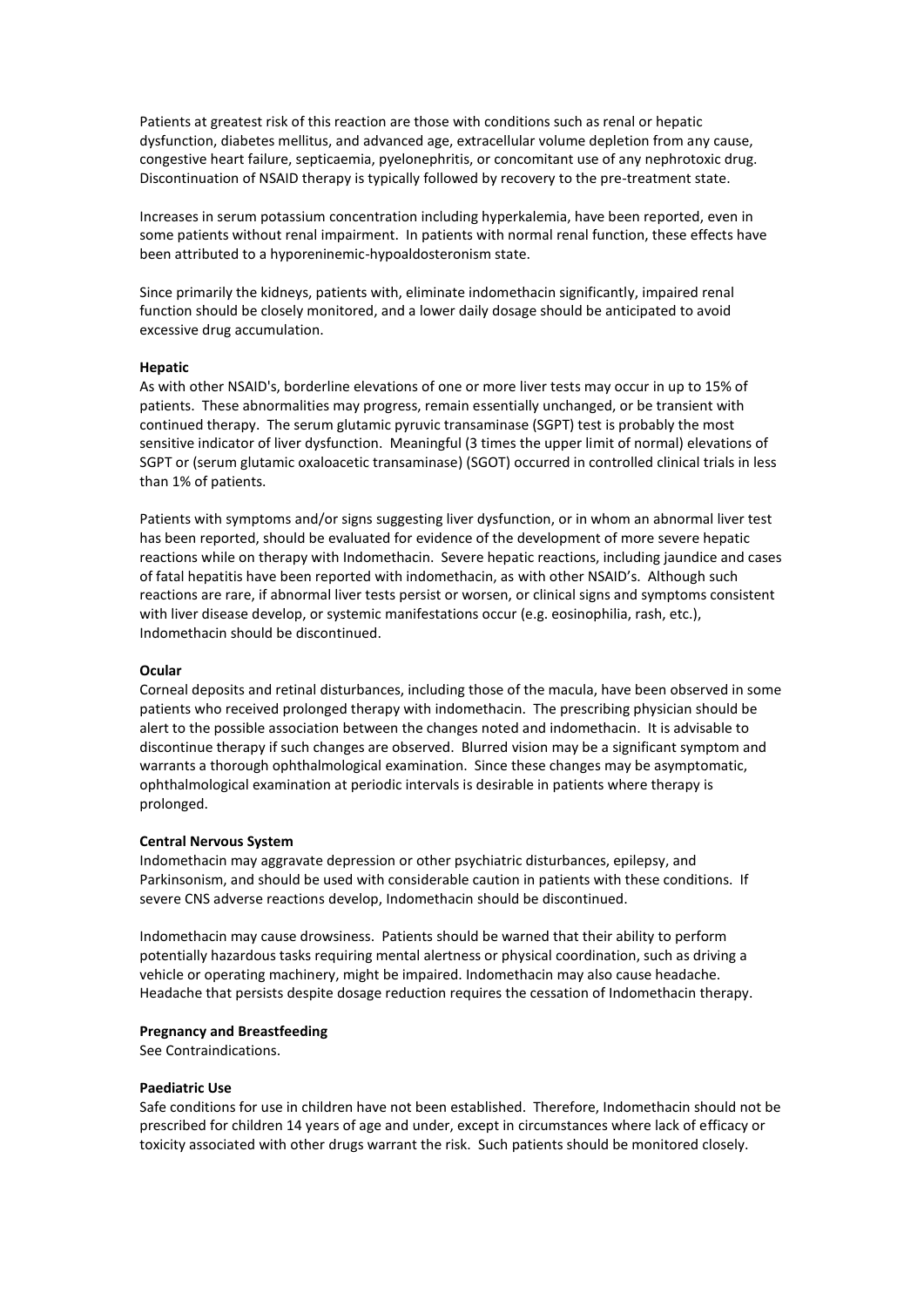# **Adverse Reactions**

The adverse reactions reported with oral indomethacin may occur with the use of the suppositories. In addition, rectal irritation and tenesmus have been reported in patients who have received the suppositories.

# **Incidence Greater than 1%**

#### *Gastrointestinal*

Nausea with or without vomiting, dyspepsia including indigestion, heartburn and epigastric pain, diarrhea, abdominal distress or pain and constipation.

#### *Central Nervous System*

Headache, dizziness, vertigo, somnolence, depression and fatigue (including malaise and listlessness).

*Special Senses* Tinnitus.

#### **Incidence Less than 1%**

#### *Gastrointestinal*

Anorexia, bloating (includes distension), flatulence, peptic ulcer, gastroenteritis, rectal bleeding, proctitis, single or multiple ulcerations including perforation and hemorrhage of the esophagus, stomach, duodenum or small and large intestines, intestinal ulceration associated with stenosis and obstruction, gastrointestinal bleeding without obvious ulcer formation and perforation of pre-existing sigmoid lesions (e.g. diverticulum, carcinoma), development of ulcerative colitis and regional ileitis, ulcerative stomtatitis, toxic hepatitis and jaundice (some fatal cases have been reported).

#### *Central Nervous System*

Anxiety (including nervousness), muscle weakness, involuntary muscle movements, insomnia, muzziness, psychic disturbances including psychotic episodes, mental confusion, drowsiness, light headedness, syncope, paresthesia, aggravation of epilepsy and parkinsonism, depersonalization, coma, peripheral neuropathy, convulsions and dysarthria.

#### *Special Senses*

Corneal deposits and retinal disturbances, including those of the macula, have been reported in some patients on prolonged therapy with indomethacin; blurred vision, diplopia, hearing disturbances and deafness.

#### *Cardiovascular*

Hypertension, hypotension, tachycardia, chest pain, congestive heart failure, arrhythmia and palpitations.

### *Metabolic*

Edema, weight gain, fluid retention, flushing or sweating, hyperglycemia, glycosuria and hyperkalemia.

#### *Integumentary*

Pruritus, rash, urticaria, petechiae or ecchymosis, exfoliative dermatitis, erythema nodosum, loss of hair, Stevens-Johnson syndrome, erythema multiforme and toxic epidermal necrolysis.

#### *Hematological*

Leukopenia, bone marrow depression, anemia secondary to obvious or occult gastrointestinal bleeding, aplastic anemia, hemolytic anemia, agranulocytosis, thrombocytopenic purpura and disseminated intravascular coagulation.

#### *Hypersensitivity*

Acute anaphylaxis, acute respiratory distress, rapid fall in blood pressure resembling a shock-like state, angioedema, dyspnea, asthma, purpura, angiitis and pulmonary edema.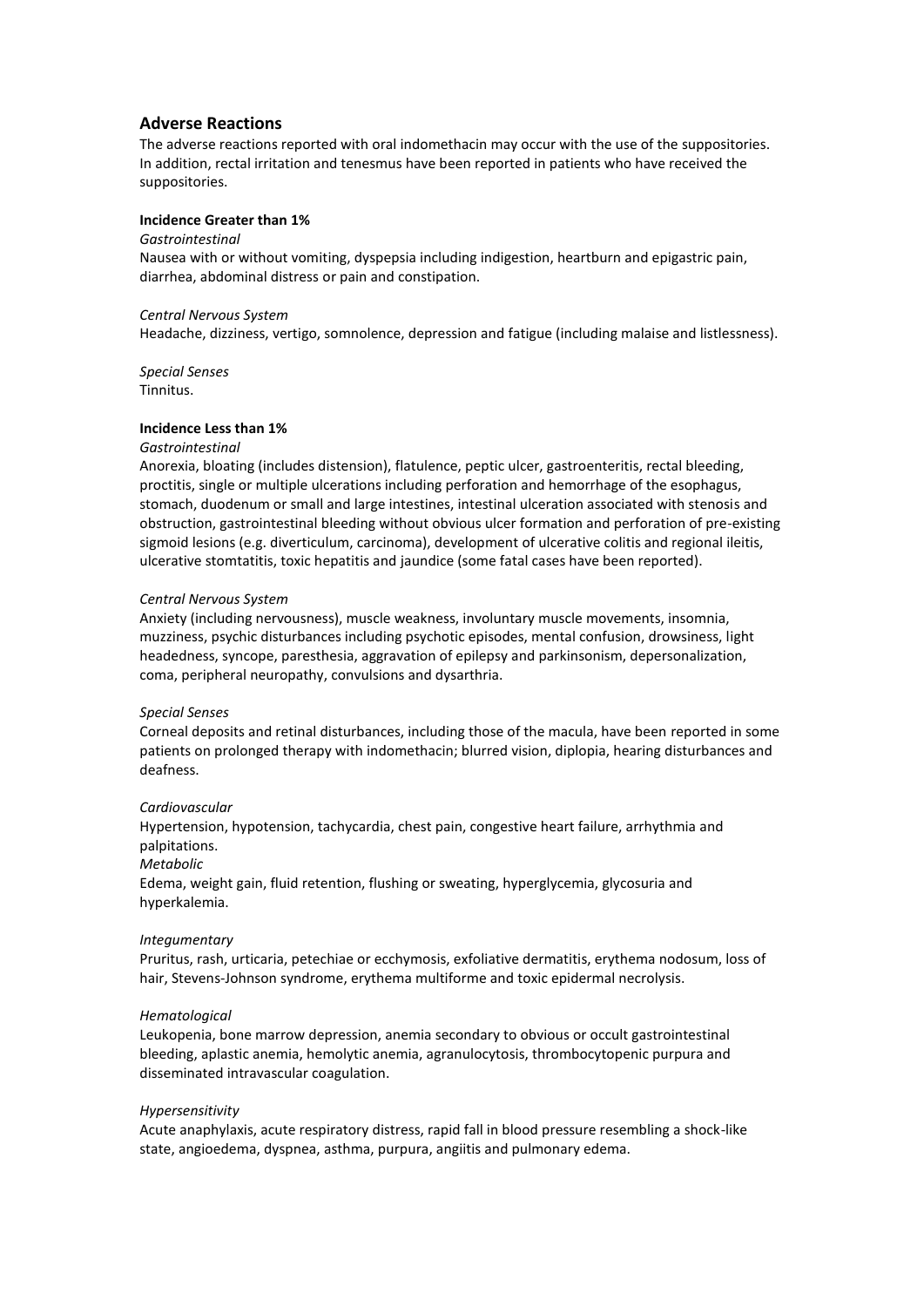#### *Genitourinary*

Hematuria, vaginal bleeding, proteinuria, nephrotic syndrome, interstitial nephritis, blood urea nitrogen (BUN) elevation and renal insufficiency including renal failure.

#### *Miscellaneous*

Epistaxis, breast changes including enlargement and tenderness or gynecomastia.

### **Precautions**

Indomethacin may mask the usual signs and symptoms of infection. Therefore, physicians must be continually on the alert for onset of infection, and should use the drug with extra care in the presence of existing, controlled infection.

Fluid retention and peripheral edema have been reported in some patients taking indomethacin. Therefore, as with other NSAID's, Indomethacin should be used with caution in patients with cardiac dysfunction, hypertension, or other conditions predisposing to fluid retention.

In a study of patients with severe heart failure and hyponatremia, indomethacin was associated with significant deterioration of circulatory hemodynamic, presumably due to inhibition of prostaglandindependent compensatory mechanisms.

Indomethacin, like other NSAID's, can inhibit platelet aggregation. This effect is of shorter duration than that observed with acetylsalicylic acid, and usually disappears within 24 hours after discontinuation of indomethacin. Indomethacin has been shown to prolong bleeding time (but within the normal range) in normal subjects. Because this effect may be exaggerated in patients with underlying hemostatic defects, Indomethacin should be used with caution in persons with coagulation defects.

### **Drug Interactions**

#### *Indomethacin/ Anticoagulants*

Although indomethacin does not influence the hypoprothrombinemia produced by anticoagulants, the gastrointestinal ulceration or hemorrhage potential of indomethacin may cause increased risk to patients receiving anticoagulant therapy.

#### *Indomethacin/ Digoxin*

Concomitant administration has been reported to increase the serum concentration and prolong the half-life of digoxin. Therefore, when indomethacin and digoxin are used concomitantly, serum digoxin levels should be closely monitored.

#### *Indomethacin/ Probenecid*

Concurrent administration with probenecid may increase the serum levels of indomethacin, possibly enhancing its effectiveness and/or increasing the potential for toxicity.

#### *Indomethacin/ Acetylsalicylic Acid*

The use of indomethacin in conjunction with acetylsalicylic acid or other salicylates is not recommended. Controlled clinical studies have shown that the combined use of indomethacin and acetylsalicylic acid does not produce any greater therapeutic effect than the use of indomethacin alone. Furthermore, in one of these clinical studies, the incidence of gastrointestinal side effects was significantly increased with combined therapy. In a study in normal volunteers, it was found that chronic concurrent administration of 3.6 grams of acetylsalicylic acid per day decreases indomethacin blood levels by approximately 20%.

#### *Indomethacin/ Diflunisal*

Concurrent use is not recommended, since fatal gastrointestinal hemorrhage has been reported.

#### *Indomethacin/ Lithium*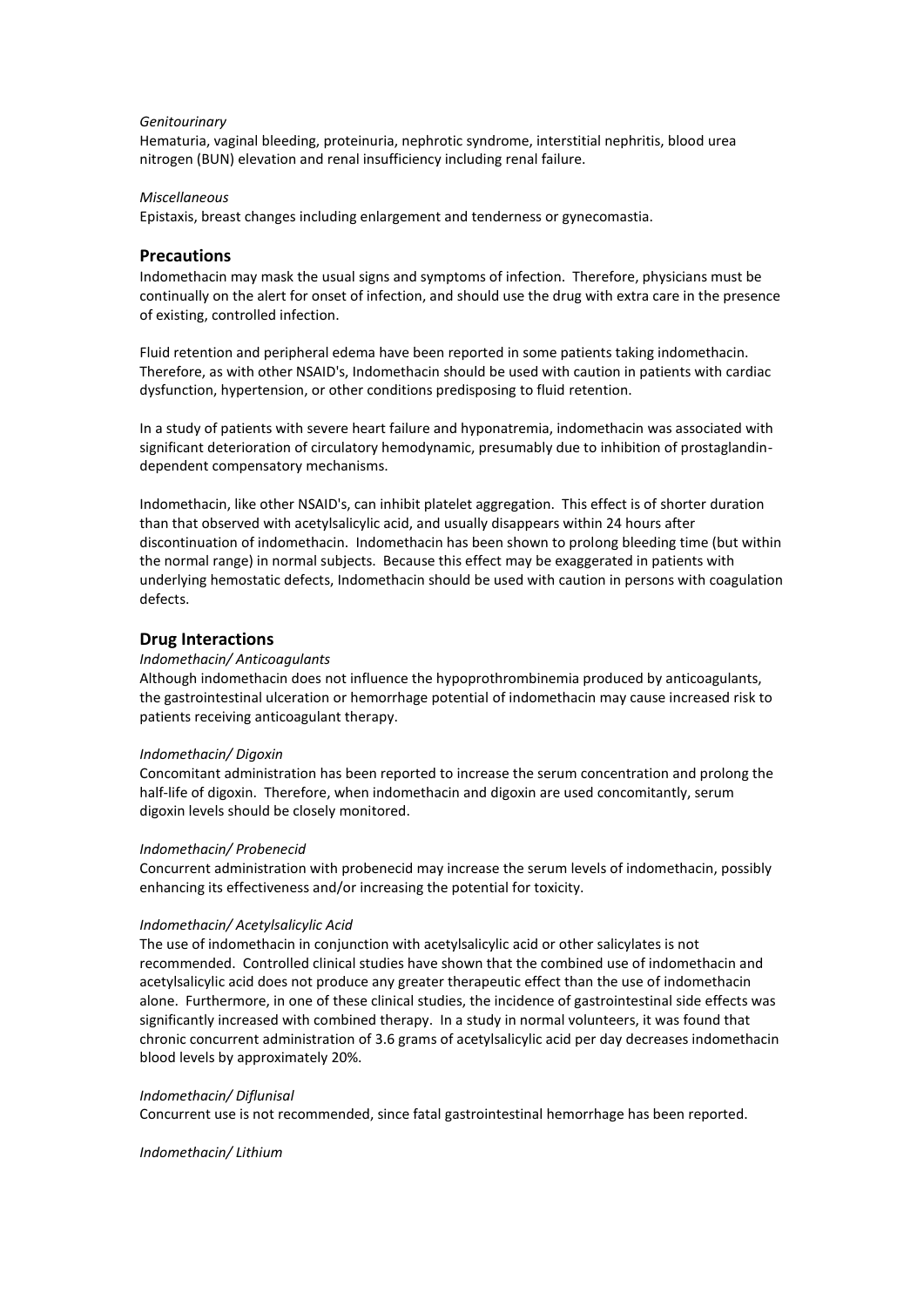Concurrent administration may cause elevated plasma lithium levels. Patients should be observed or signs of lithium toxicity.

*Indomethacin/ Furosemide/ Thiazide Diuretics*

Concurrent administration may reduce the natriuretic and antihypertensive effect of furosemide and thiazides in some patients.

#### *Indomethacin/ Triamterene/ Potassium-sparing Diuretics*

Concurrent use with triamterene is not recommended, since possible renal toxicity may result. Indomethacin and potassium-sparing diuretics, each by itself, may lead to increased serum potassium levels. Therefore, the potential effects of indomethacin and potassium-sparing diuretics on potassium kinetics and renal function should be considered when these agents are administered concurrently. Most of the above effects concerning diuretics have been attributed, at least in part, to mechanisms involving inhibition of prostaglandin synthesis by indomethacin.

#### *Indomethacin/ Antihypertensive Medications*

Co-administration of indomethacin and some antihypertensive agents has resulted in an acute attenuation of the latter's hypotensive effects, due at least in part to indomethacin inhibition of prostaglandin synthesis. The prescriber should, therefore, exercise caution when considering the addition of indomethacin to the regimen of a patient taking one of the following antihypertensive agents: an alpha-adrenergic blocking agent (such as prazosin), an angiotensin converting enzyme inhibitor (such as captopril or lisinopril), a ß-adrenergic blocking agent, a diuretic, or hydralazine.

#### *Indomethacin/ Phenylpropanolamine*

Hypertensive crises have been reported due to oral phenylpropanolamine alone and rarely to phenylpropanolamine given with indomethacin. This additive effect is probably due at least in part to indomethacin inhibition of prostaglandin synthesis. Caution should be exercised when indomethacin and phenylpropanolamine are administered concomitantly.

#### *Indomethacin/ Methotrexate*

Caution should be exercised if indomethacin is administered simultaneously with methotrexate. Indomethacin has been reported to decrease the tubular secretion of methotrexate and to potentiate toxicity.

#### *Indomethacin/ Cyclosporine*

Administration of NSAID's concomitantly with cyclosporine has been associated with an increase in cyclosporine-induced toxicity, possibly due to decreased synthesis of renal prostacyclin. NSAID's should be used with caution in patients taking cyclosporine, and renal function should be monitored carefully.

#### **Diagnostic Interference**

False-negative results in the Dexamethasone suppression test (DST) in patients treated with indomethacin have been reported. Therefore, results of the DST should be interpreted with caution in these patients.

# **Dosage and Administration**

### **Oral Therapy**

Indolin should always be taken with food, immediately after meals, or with antacids, to reduce gastric irritation.

#### **Rheumatoid Arthritis, Ankylosing Spondylitis and Osteoarthritis**

In moderate to severe conditions of rheumatoid arthritis (including acute flares of chronic disease), ankylosing spondylitis and osteoarthritis, administer 1 Indolin capsule, 2 or 3 times daily.

If this is well tolerated, 25 or 50 mg may increase the daily dosage at weekly intervals, if required by continuing symptoms, until a satisfactory response is obtained or until a total daily dose of 150-200 mg is reached. Doses above this amount generally do not increase the effectiveness of the drug.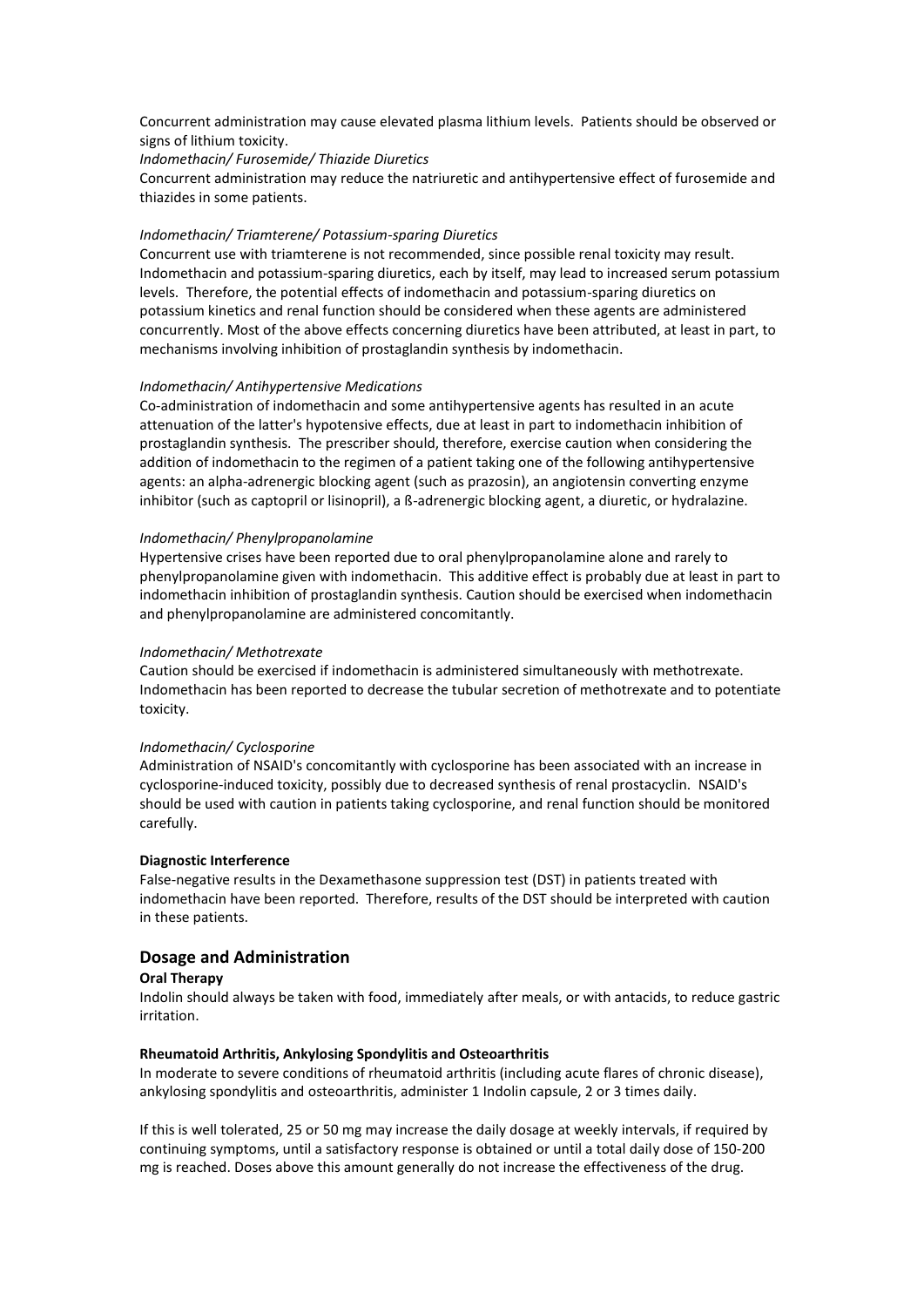In patients who have persistent night pain and/or morning stiffness, the administration of a large portion, up to a maximum of 100 mg, of the total daily dose at bedtime, either orally or by rectal suppositories, may be helpful in affording relief. The total daily dose should not exceed 200 mg. In acute flares of chronic rheumatoid arthritis, it may be necessary to increase the dosage by 25 mg or, if required, by 50 mg daily.

If minor adverse effects develop as the dosage is increased, the dosage should be reduced rapidly to a tolerated dose, and the patient observed closely. If severe adverse reactions occur, the drug should be discontinued. After the acute phase of the disease is under control, an attempt to reduce the daily dose should be made repeatedly, until the patient is receiving the smallest effective dose or the drug is discontinued.

Careful instructions to, and observations of, the individual patient are essential to prevent serious, irreversible, and even fatal adverse reactions.

As advancing years appear to increase the possibility of adverse reactions, Indolin should be used with greater care in the elderly.

#### **Acute Musculoskeletal Disorders**

The recommended initial dosage for the management of acute musculoskeletal disorders such as bursitis, tendinitis, synovitis and tenosynovitis, and for low back pain is 75-150 mg daily, in 3 or 4 divided doses. The drug should be discontinued after the signs and symptoms of inflammation have been controlled for several days. The usual course of therapy is 7-14 days.

#### **Acute Gouty Arthritis**

Suggested dosage is 50 mg 3 times daily, until pain is tolerable. The dose should then be rapidly reduced to complete cessation of the drug. Definite relief of pain has been reported within 2-4 hours. Tenderness and heat usually subside within 24-36 hours, and swelling gradually disappears within 3-5 days.

#### **Primary Dysmenorrhea**

3 Indolin capsules in divided doses, starting with onset of cramps or bleeding, and continuing for as long as the symptoms usually last.

#### **Rectal Therapy**

In rheumatic and musculoskeletal disorders, Indolin suppositories may be used as an alternative to Indolin capsules. The usual dosage is one suppository, 1-2 times a day. One suppository should be used at bedtime. If another is necessary, it should be used in the morning.

# **Over Dosage**

#### **Manifestations**

The following symptoms may be observed following oral over dosage: nausea, vomiting, intense headache, dizziness, mental confusion, disorientation, or lethargy. There have been reports of paresthesias, numbness and convulsions.

#### **Treatment**

Treatment is symptomatic and supportive. The stomach should be emptied as quickly as possible if the ingestion is recent. If vomiting has not occurred spontaneously, the patient should be induced to vomit with syrup of ipecac. If the patient is unable to vomit, gastric lavage should be performed. Once the stomach has been emptied, 25 or 50 grams of activated charcoal may be given.

Depending on the condition of the patient, close medical observation and nursing may be required. The patient should be followed for several days, because gastrointestinal ulceration and hemorrhage have been reported as adverse reactions of indomethacin. Administration of antacids may be helpful.